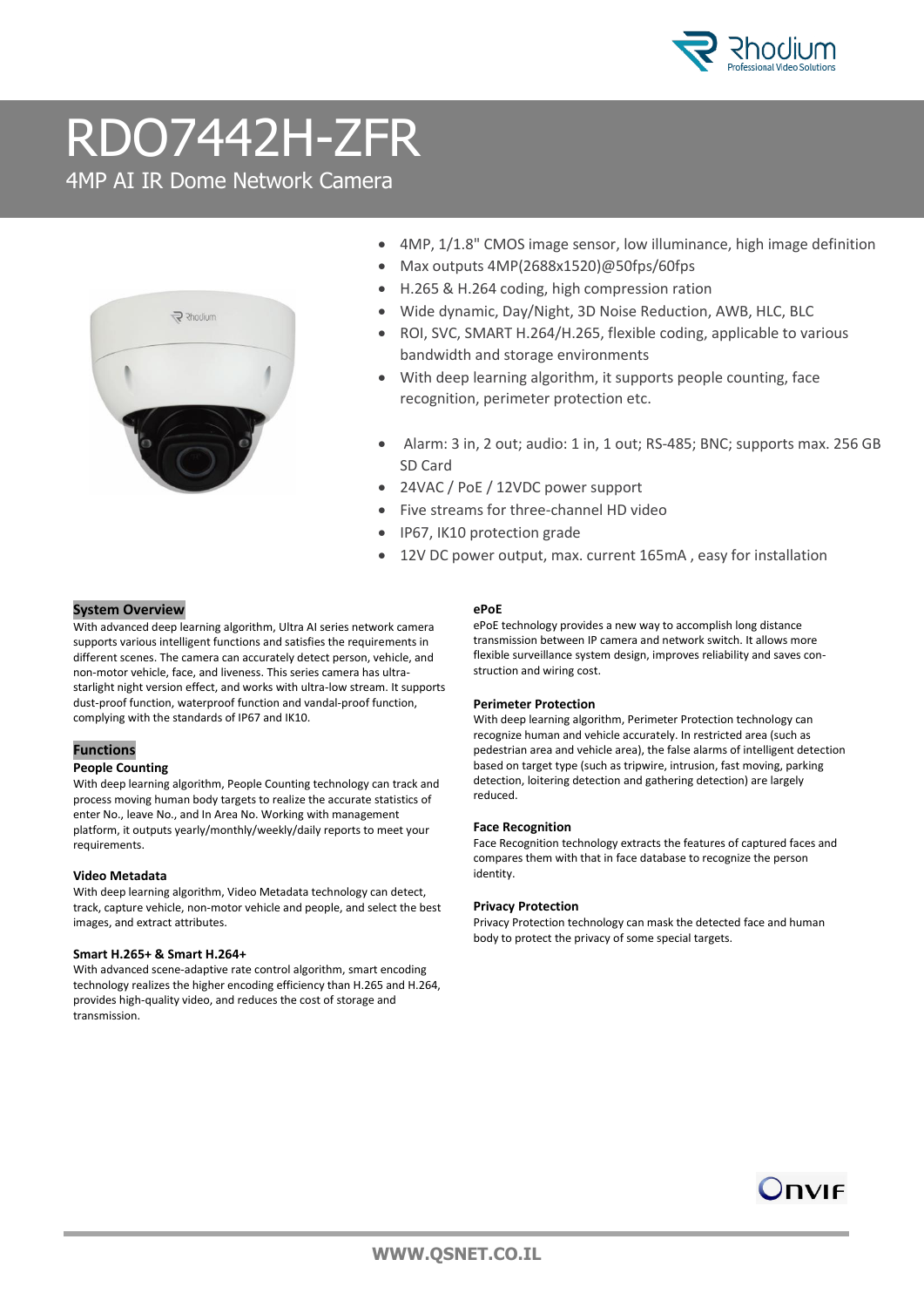

## RDO7442H-ZFR

4MP AI IR Dome Network Camera

## **Technical Specification**

| Camera                      |      |                                                                                         |                                         |                     |                             |
|-----------------------------|------|-----------------------------------------------------------------------------------------|-----------------------------------------|---------------------|-----------------------------|
| Image Sensor                |      |                                                                                         | 1/1.8" 4Megapixel progressive scan CMOS |                     |                             |
| <b>Effective Pixels</b>     |      | 2688(H) x 1520(V)                                                                       |                                         |                     |                             |
| <b>ROM</b>                  |      | 16GB                                                                                    |                                         |                     |                             |
| <b>RAM</b>                  |      | 2GB                                                                                     |                                         |                     |                             |
| Scanning System             |      | Progressive                                                                             |                                         |                     |                             |
| Electronic Shutter Speed    |      | Auto/Manual 1/3 - 1/100,000s                                                            |                                         |                     |                             |
| Minimum Illumination        |      | $0.001$ Lux@F1.2                                                                        |                                         |                     |                             |
| <b>IR Distance</b>          |      | Distance up to 40m (131.23ft)                                                           |                                         |                     |                             |
| IR On/Off Control           |      | Auto                                                                                    |                                         |                     |                             |
| <b>IR LEDS Number</b>       |      | 3 (IR LEDs)                                                                             |                                         |                     |                             |
| Pan / Tilt / Rotation Range |      | Pan: $0^{\circ}$ - 355°<br>Tilt: 0° - 80°<br>Rotation: 0° - 355°                        |                                         |                     |                             |
| Lens                        |      |                                                                                         |                                         |                     |                             |
| Lens Type                   |      | Motorized vari-focal                                                                    |                                         |                     |                             |
| Mount Type                  |      | Module interface                                                                        |                                         |                     |                             |
| Focal Length                |      | $2.7$ mm - 12mm                                                                         |                                         |                     |                             |
| Max. Aperture               |      | F1.2                                                                                    |                                         |                     |                             |
| Field of View               |      | Horizontal: 114°(W) - 47°(T)<br>Vertical: 59°(W) - 27°(T)<br>Diagonal: 141°(W) - 55°(T) |                                         |                     |                             |
| Iris Type                   |      | Auto aperture                                                                           |                                         |                     |                             |
| Close Focus Distance        |      | W: 1m (3.28ft)<br>T: 2.5m (8.20ft)                                                      |                                         |                     |                             |
| DORI Distance               | Lens | Detect                                                                                  | Observe                                 | Recognize           | Identify                    |
|                             | W    | 60.1m<br>(187.19ft)                                                                     | 24m<br>(78.74ft)                        | 12m<br>(39.37ft)    | 6 <sub>m</sub><br>(19.69ft) |
|                             | T    | 128.6m<br>(421.92ft)                                                                    | 51.4m<br>(168.64ft)                     | 25.7m<br>(84.32 ft) | 12.8m<br>(41.99ft)          |

## Smart Event

General IVS Analytics Abandoned object, Moving object Professional, Intelligent IVS (Perimeter Protection ) Tripwire, intrusion, fast moving (the three functions support the classification and accurate detection of vehicle and human); parking detection, loitering detection and people gathering. Face Recognition Face recognition, track, priority, snapshot, face enhancement, face exposure, face attribute extract, 6 attributes and 8 expressions: Gender, age, glasses, expressions (anger, sadness, disgust, fear, surprise, calm, happiness and confusion), mask, beard Face matting setting: face, single inch photo Two snapshot strategies: priority snapshot, recognition Face angle filter Priority time setting Management of 5 group face libraries Single person register and person register in batch Face recognition and similarity setting Max supports face contrast in face library with 200,000 faces People Counting People counting (count the entry number, exit number and pass number), display and output daily/monthly/ annual statistics, No. in area Video Metadata Support human body, human face, motor vehicle and norvehicle image capture and attribute extraction. Intelligent Search Work together with Smart NVR to perform refine intelligent search, event extraction and merging to event videos.

#### Video

| Video Compression                       | Н.265, Н.264, Н.264Н, Н.264В,<br>MJPEG(only supported by sub stream)                                                                                                                                                                                        |  |  |
|-----------------------------------------|-------------------------------------------------------------------------------------------------------------------------------------------------------------------------------------------------------------------------------------------------------------|--|--|
| Smart Codec                             | Smart H.265+/ Smart H.264+                                                                                                                                                                                                                                  |  |  |
| Video Frame Rate                        | Main Stream: 2688 × 1520 (1-50/60 fps)<br>Sub stream 1: 704 × 576 (1-25/30 fps), 704x480 (1-30fps)<br>Third stream 2: 1920 × 1080 (1-25/30 fps)<br>Fourth stream 3: 1920 × 1080 (1-25/30 fps)<br>fifth stream 4: 704 x 576 (1-25/30 fps), 704x480 (1-30fps) |  |  |
| Stream Capability                       | 5 streams                                                                                                                                                                                                                                                   |  |  |
| Resolution                              | 4M (2688 × 1520), 3M (2304 × 1296), 1080p (1920 × 1080),<br>$1.3M(1280 \times 960)$ , 720p $(1280 \times 720)$ ,<br>D1 (704 $\times$ 576/704 $\times$ 480), VGA (640 $\times$ 480),<br>CIF (352 $\times$ 288/352 $\times$ 240)                              |  |  |
| <b>Bit Rate Control</b>                 | CBR/VBR                                                                                                                                                                                                                                                     |  |  |
| <b>Bit Rate</b>                         | H.264: 32 - 10240Kbps<br>H.265: 12 - 10240Kbps                                                                                                                                                                                                              |  |  |
| Day/Night                               | <b>ICR Switch</b>                                                                                                                                                                                                                                           |  |  |
| <b>BLC</b>                              | Yes                                                                                                                                                                                                                                                         |  |  |
| <b>WDR</b>                              | 140dB                                                                                                                                                                                                                                                       |  |  |
| White Balance                           | Auto / Natural / Street Lamp / Outdoor / Manual /<br>Regional Custom                                                                                                                                                                                        |  |  |
| Gain Control                            | Auto / Manual                                                                                                                                                                                                                                               |  |  |
| Noise Reduction                         | 3D DNR                                                                                                                                                                                                                                                      |  |  |
| <b>Motion Detection</b>                 | Off / On (4 areas, Rectangular)                                                                                                                                                                                                                             |  |  |
| Region of Interest                      | Yes (4 areas)                                                                                                                                                                                                                                               |  |  |
| Electronic Image Stabilization<br>(EIS) | Yes                                                                                                                                                                                                                                                         |  |  |
| Smart IR                                | Yes                                                                                                                                                                                                                                                         |  |  |
| Defog                                   | Yes                                                                                                                                                                                                                                                         |  |  |
| Image Rotation                          | 0°/90°/180°/270°<br>(Supports 90°/270° with 1080p resolution or below)                                                                                                                                                                                      |  |  |
| Mirror                                  | Yes                                                                                                                                                                                                                                                         |  |  |
| Privacy Masking                         | 4 Areas                                                                                                                                                                                                                                                     |  |  |
| Audio                                   |                                                                                                                                                                                                                                                             |  |  |
| Compression                             | G.711a; G.711Mu; G.726; AAC; G.723                                                                                                                                                                                                                          |  |  |
| <b>Network</b>                          |                                                                                                                                                                                                                                                             |  |  |
| <b>Fthernet</b>                         | 1 RJ-45 (10/100/1000 Base-T)                                                                                                                                                                                                                                |  |  |
| SDK & API                               | Yes                                                                                                                                                                                                                                                         |  |  |
| Protocol                                | HTTP; Https; 802.1x; TCP; ARP; RTSP; RTP; UDP; RTCP;<br>SMTP; FTP; DHCP; DNS; DDNS; PPPoE; IPv4/v6; SNMP;<br>QoS; UPnP; NTP; SFTP; RTMP; Genetec; Bonjour ;<br>Multicast                                                                                    |  |  |
| Interoperability                        | ONVIF (Profile S/Profile G/Profile T); CGI; Milestone;<br>Genetec; P2P;RTMP                                                                                                                                                                                 |  |  |
| User / Host                             | 20 (Total bandwidth: 80M)                                                                                                                                                                                                                                   |  |  |
| Edge Storage                            | FTP, Micro SD card (256GB), NAS, SFTP                                                                                                                                                                                                                       |  |  |
| Browser                                 | IE: Versions later than IE9<br>Chrome: Versions later than Chrome 42<br>Firefox: Versions later than Firefox 48.0.2                                                                                                                                         |  |  |
| Smart Phone                             | iOS, Android                                                                                                                                                                                                                                                |  |  |
| <b>Certifications</b>                   |                                                                                                                                                                                                                                                             |  |  |
| Certifications                          | CE-LVD: EN62368-1<br>CE-EMC: Electromagnetic Compatibility Directive<br>2014/30/EU<br>FCC: 47 CFR FCC Part 15, Subpart B<br>UL/CUL: UL60950-1 CAN/CSA C22.2 No.60950-1-07                                                                                   |  |  |
|                                         |                                                                                                                                                                                                                                                             |  |  |